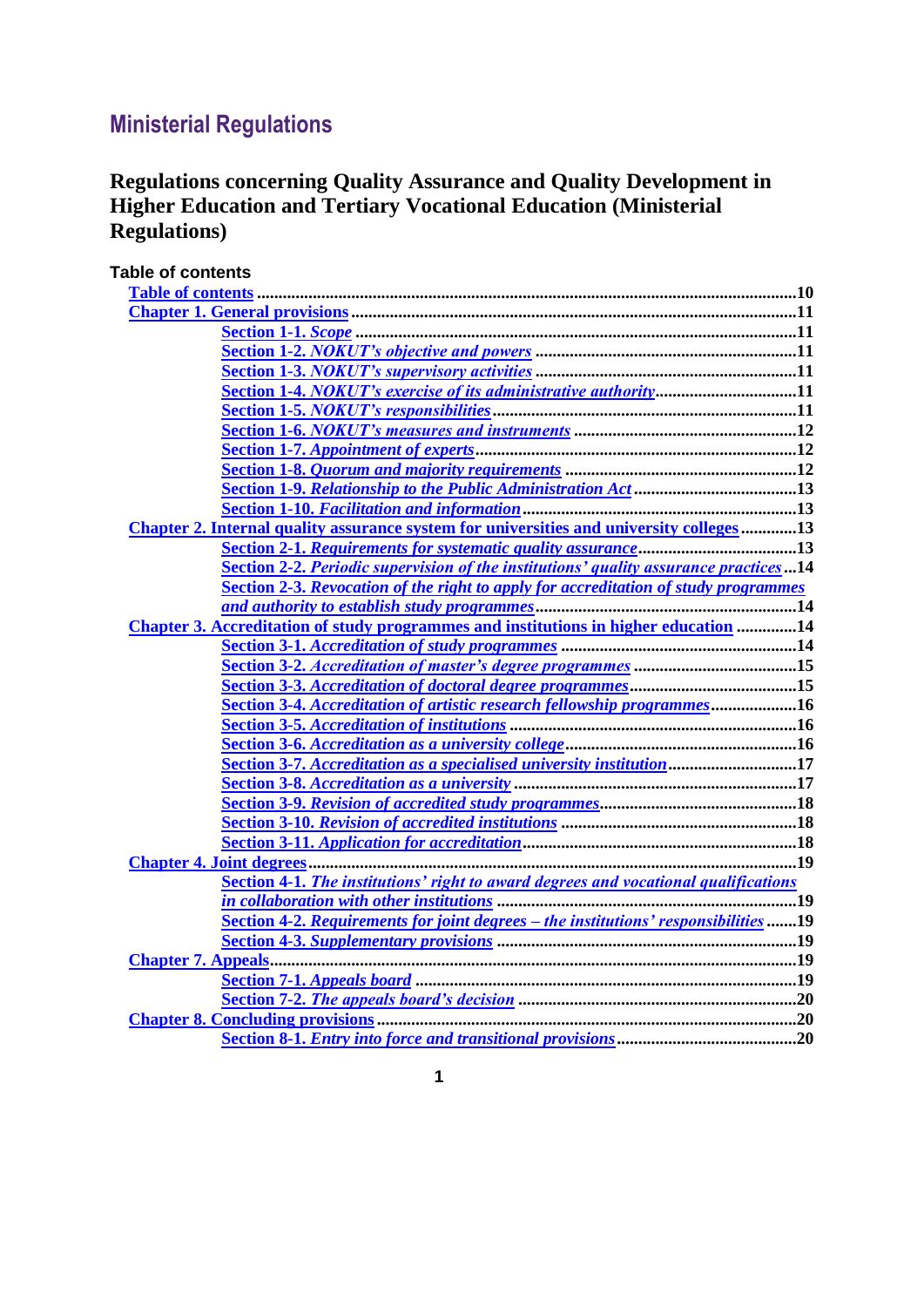**Legal authority:** Adopted by the Ministry of Education and Research on 1 February 2010 under the legal authority of the [Act of 1 April 2005 No](http://www.lovdata.no/pro#reference/lov/2005-04-01-15) [15](http://www.lovdata.no/pro#reference/lov/2005-04-01-15) relating to Universities and University Colleges (the Universities and University Colleges Act) [Section 1-6](http://www.lovdata.no/pro#reference/lov/2005-04-01-15/§1-6) (2)[, Section 2-1,](http://www.lovdata.no/pro#reference/lov/2005-04-01-15/§2-1) [Section 3-1](http://www.lovdata.no/pro#reference/lov/2005-04-01-15/§3-1) and [Section 3-4,](http://www.lovdata.no/pro#reference/lov/2005-04-01-15/§3-4) and the [Act of 20 June 2003 No](http://www.lovdata.no/pro#reference/lov/2003-06-20-56/§2) [56 relating to Tertiary Vocational](http://www.lovdata.no/pro#reference/lov/2003-06-20-56/§2)  [Education \(the Tertiary Vocational Education Act\) Section 2](http://www.lovdata.no/pro#reference/lov/2003-06-20-56/§2) sixth paragraph.

**Amendments:** Amended by the [Regulations of 25 Oct. 2010 No](http://www.lovdata.no/pro#reference/forskrift/2010-10-25-1363) [1363,](http://www.lovdata.no/pro#reference/forskrift/2010-10-25-1363) [of 15 March 2011 No](http://www.lovdata.no/pro#reference/forskrift/2011-03-15-289) [289,](http://www.lovdata.no/pro#reference/forskrift/2011-03-15-289) [of 15 Feb. 2012 No](http://www.lovdata.no/pro#reference/forskrift/2012-02-15-152) [152,](http://www.lovdata.no/pro#reference/forskrift/2012-02-15-152) [of 4 Feb. 2015 No](http://www.lovdata.no/pro#reference/forskrift/2015-02-04-83) [83,](http://www.lovdata.no/pro#reference/forskrift/2015-02-04-83) [of 27 Aug. 2015 No](http://www.lovdata.no/pro#reference/forskrift/2015-08-27-994) [994,](http://www.lovdata.no/pro#reference/forskrift/2015-08-27-994) [of 28 Oct. 2016 No](http://www.lovdata.no/pro#reference/forskrift/2016-10-28-1256) [1256,](http://www.lovdata.no/pro#reference/forskrift/2016-10-28-1256) [of 24 June 2016 No](http://www.lovdata.no/pro#reference/forskrift/2016-06-24-794) [794,](http://www.lovdata.no/pro#reference/forskrift/2016-06-24-794) as amended by the [Regulations of 9 Feb. 2017 No](http://www.lovdata.no/pro#reference/forskrift/2017-02-09-138) [138.](http://www.lovdata.no/pro#reference/forskrift/2017-02-09-138)

**Corrections:** 10 Dec. 2015 (comment on Section 3-1), 4 March 2017 (comments on Section 3-7 and Section 3-8), 6 June 2017 (comments no longer apply).

## <span id="page-1-0"></span>**Chapter 1. General provisions**

#### <span id="page-1-1"></span>**Section 1-1.** *Scope*

These regulations concern quality assurance and quality development in higher education and tertiary vocational education, as well as the Norwegian Agency for Quality Assurance in Education's (NOKUT) processing of cases and setting of standards pursuant to [Chapter 1,](http://www.lovdata.no/pro#reference/lov/2005-04-01-15/kap1) [Chapter](http://www.lovdata.no/pro#reference/lov/2005-04-01-15/kap2) 2 and [Chapter](http://www.lovdata.no/pro#reference/lov/2005-04-01-15/kap3) 3 of the University and University Colleges Act, and the accreditation of educational programmes and educational providers pursuant to the [Tertiary Vocational Education Act Section 2.](http://www.lovdata.no/pro#reference/lov/2003-06-20-56/§2)

#### <span id="page-1-2"></span>**Section 1-2.** *NOKUT's objective and powers*

(1) NOKUT is a professionally independent government agency authorised to supervise the quality of higher education and tertiary vocational education in Norway.

(2) In accordance with [Section 2-1 \(2\) of the Universities and University Colleges Act,](http://www.lovdata.no/pro#reference/lov/2005-04-01-15/§2-1) NOKUT's objective is to contribute to ensuring that the institutions provide study programmes at a high international level, and that society can be confident of the quality of Norwegian higher education, tertiary vocational education and recognised higher education from other countries.

## <span id="page-1-3"></span>**Section 1-3.** *NOKUT's supervisory activities*

Within the framework defined in laws and regulations, NOKUT shall supervise the quality of higher education and tertiary vocational education that is subject to Norwegian law. NOKUT decides itself when to initiate a supervision procedure. Supervisory activities include both control activities and assistance with the institutions' quality development work.

0 Amended by th[e Regulations of 24 June 2016 No](http://www.lovdata.no/pro#reference/forskrift/2016-06-24-794) [794,](http://www.lovdata.no/pro#reference/forskrift/2016-06-24-794) as amended by the [Regulations of 9 Feb. 2017 No](http://www.lovdata.no/pro#reference/forskrift/2017-02-09-138) [138](http://www.lovdata.no/pro#reference/forskrift/2017-02-09-138) (in force from 9 Feb. 2017).

#### <span id="page-1-4"></span>**Section 1-4.** *NOKUT's exercise of its administrative authority*

When carrying out its administrative duties defined in laws and regulations, NOKUT shall have an organisation and a work method that further the purpose of NOKUT's work, and that ensure that society has confidence in NOKUT as a professionally independent government agency.

#### <span id="page-1-5"></span>**Section 1-5.** *NOKUT's responsibilities*

(1) *In general:*

- To oversee that the institutions comply with the requirements set out in laws and regulations within NOKUT's administrative area of responsibility.
- To carry out targeted development work for the purpose of ensuring that the quality of higher education and tertiary vocational education is of a high international standard.
- To provide guidance and advice in relevant areas, and to provide information to the sector and society at large.
- To ensure that NOKUT's activities are in accordance with international rules, standards and practices.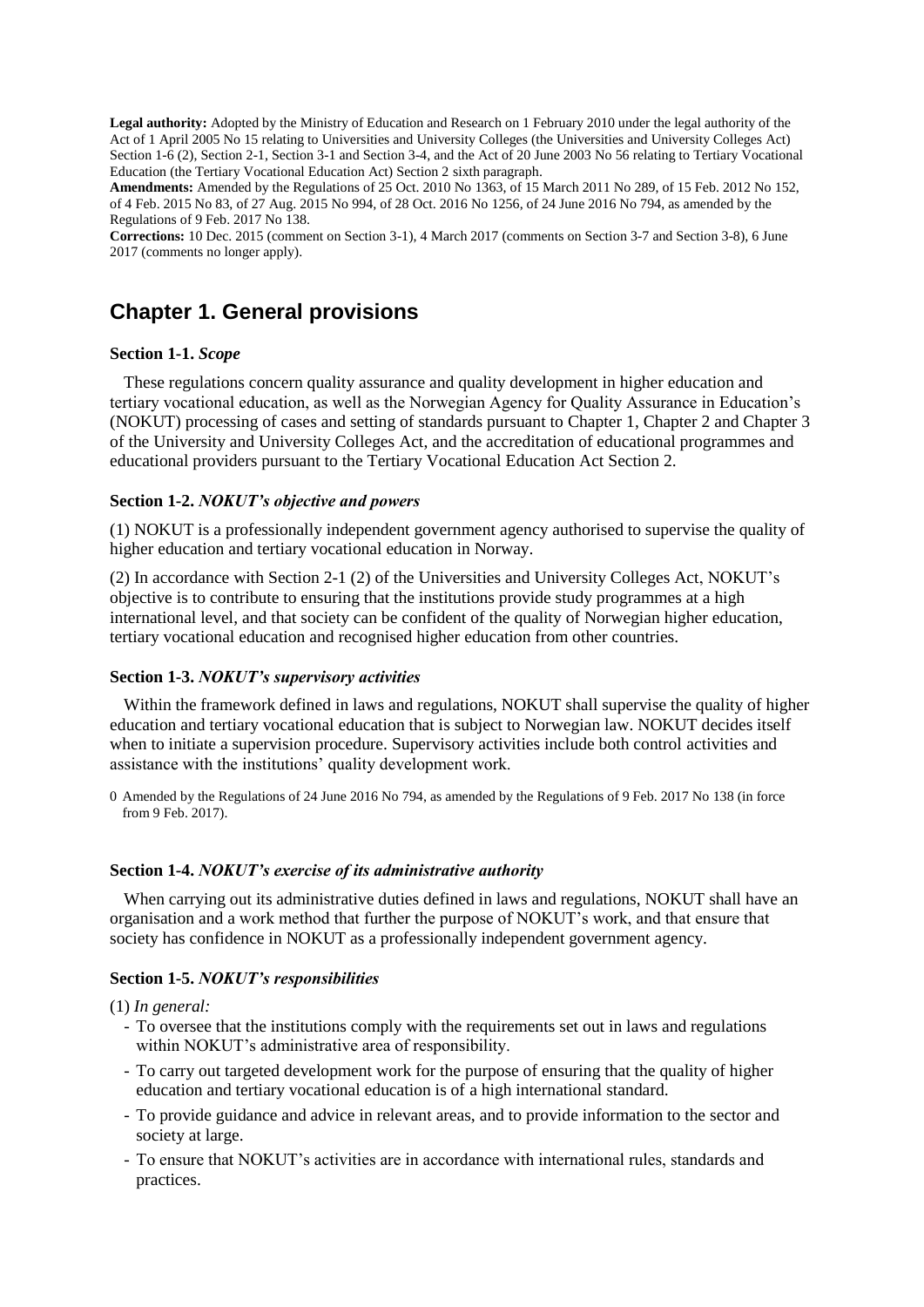- (2) *Higher education:*
	- To accredit institutions and study programmes.
	- To revise existing accreditations.
	- To carry out periodic supervision of the institutions' quality assurance practices.
	- To carry out evaluations in order to assess the quality of higher education.

(3) *Tertiary vocational education:*

- To recognise tertiary vocational education and subject areas.
- To revise tertiary vocational education and subject areas.
- To approve quality assurance systems for providers of tertiary vocational education.

(4) *General recognition:*

- To recognise higher education (general recognition).
- To facilitate coordinated national practices for recognition pursuant to [Section 3-5](http://www.lovdata.no/pro#reference/lov/2005-04-01-15/§3-5) (5) of the Universities and University Colleges Act, and to advise and assist the institutions.
- To disseminate information about the institutions' decisions concerning recognition of higher education.
- To serve as and run an information centre pursuant to the Lisbon Convention, and be Norway's representative in the ENIC network, cf. Article X.3 of the Lisbon Convention.
- To keep and maintain a list of Higher Education Entrance Qualification for applicants with a foreign education (the GSU list).
- 0 Amended by th[e Regulations of 24 June 2016 No](http://www.lovdata.no/pro#reference/forskrift/2016-06-24-794) [794,](http://www.lovdata.no/pro#reference/forskrift/2016-06-24-794) as amended by the [Regulations of 9 Feb. 2017 No](http://www.lovdata.no/pro#reference/forskrift/2017-02-09-138) [138](http://www.lovdata.no/pro#reference/forskrift/2017-02-09-138) (in force from 9 Feb. 2017).

### <span id="page-2-0"></span>**Section 1-6.** *NOKUT's measures and instruments*

In accordance with the purpose of NOKUT's activities, NOKUT may use other instruments and implement other measures than those stipulated in laws and regulations. NOKUT decides itself which measures are appropriate.

#### <span id="page-2-1"></span>**Section 1-7.** *Appointment of experts*

- (1) NOKUT shall appoint experts to conduct evaluations in connection with:
- a) supervision of universities' and university colleges' quality assurance practices, cf. [Section 2-2](http://www.lovdata.no/pro#reference/forskrift/2010-02-01-96/§2-2)
- b) accreditation of study programmes and higher education institutions, cf. [Chapter](http://www.lovdata.no/pro#reference/forskrift/2010-02-01-96/kap3) 3
- c) recognition of study programmes or providers of tertiary vocational education, cf. [Chapter](http://www.lovdata.no/pro#reference/forskrift/2010-02-01-96/kap5) 5
- d) revision if academic assessments are to be carried out.

The experts shall submit reports on the evaluation and make recommendations to NOKUT.

(2) NOKUT issues regulations on criteria for the experts' qualifications, the appointment of experts, their remit and rules of procedure for their work.

0 Amended by th[e Regulations of 24 June 2016 No](http://www.lovdata.no/pro#reference/forskrift/2016-06-24-794) [794,](http://www.lovdata.no/pro#reference/forskrift/2016-06-24-794) as amended by the [Regulations of 9 Feb. 2017 No](http://www.lovdata.no/pro#reference/forskrift/2017-02-09-138) [138](http://www.lovdata.no/pro#reference/forskrift/2017-02-09-138) (in force from 9 Feb. 2017).

#### <span id="page-2-2"></span>**Section 1-8.** *Quorum and majority requirements*

NOKUT's Board forms a quorum for the consideration of matters pursuant to these regulations when the chair, or the chair's deputy, and four other members are present. In the event of parity of votes, the chair has the casting vote.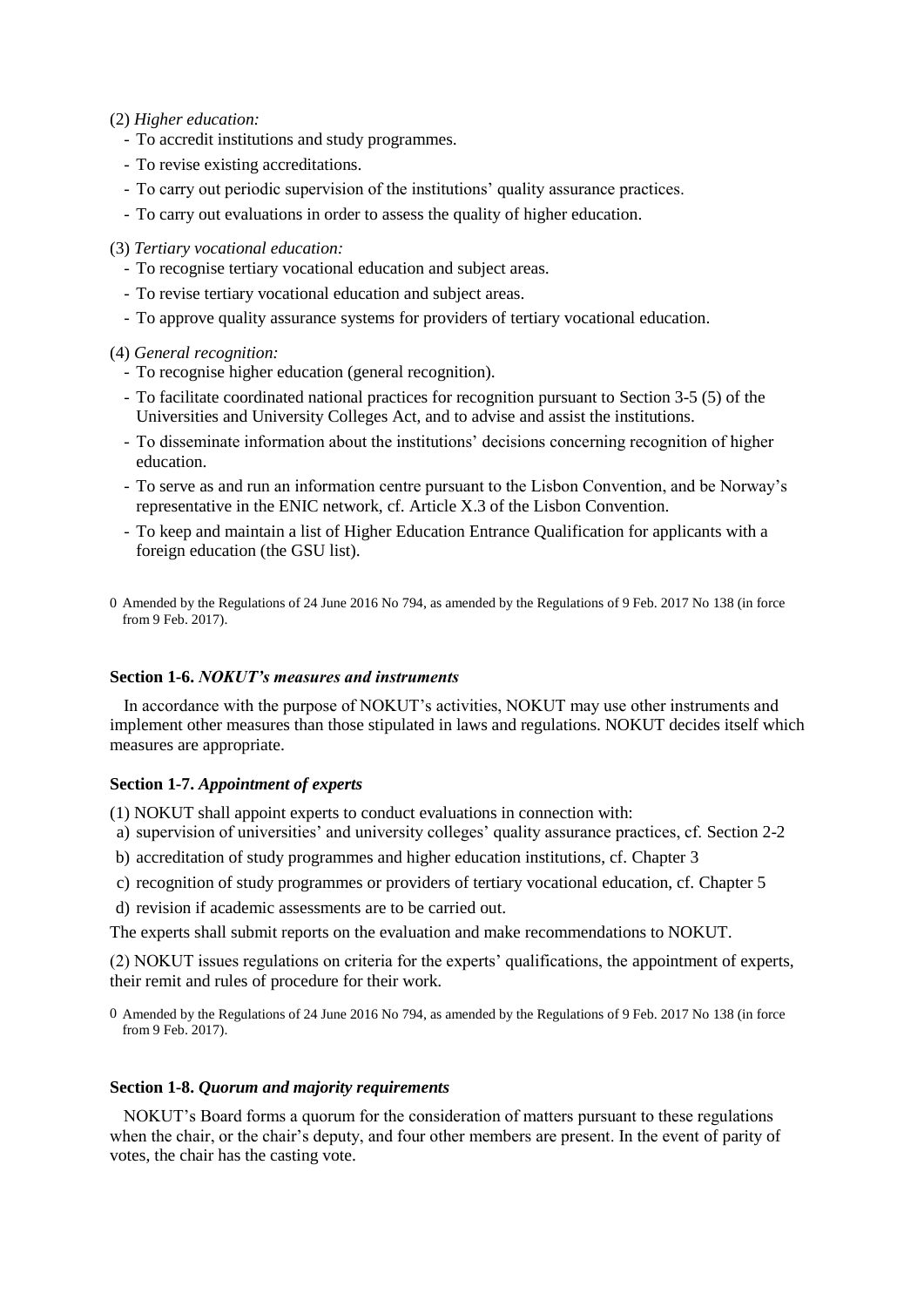## <span id="page-3-0"></span>**Section 1-9.** *Relationship to the Public Administration Act*

The Public Administration Act applies when deciding matters pursuant to these regulations, with the following exceptions and specifications:

- a) Decisions made pursuant to [Section 2-2,](http://www.lovdata.no/pro#reference/forskrift/2010-02-01-96/§2-2) [Section 2-3,](http://www.lovdata.no/pro#reference/forskrift/2010-02-01-96/§2-3) [Section 3-1,](http://www.lovdata.no/pro#reference/forskrift/2010-02-01-96/§3-1) [Section 3-2,](http://www.lovdata.no/pro#reference/forskrift/2010-02-01-96/§3-2) [Section 3-4,](http://www.lovdata.no/pro#reference/forskrift/2010-02-01-96/§3-4) [Section 3-5,](http://www.lovdata.no/pro#reference/forskrift/2010-02-01-96/§3-5) [Section 5-1,](http://www.lovdata.no/pro#reference/forskrift/2010-02-01-96/§5-1) [Section 5-2,](http://www.lovdata.no/pro#reference/forskrift/2010-02-01-96/§5-2) [Section 5-3,](http://www.lovdata.no/pro#reference/forskrift/2010-02-01-96/§5-3) [Section 5-4,](http://www.lovdata.no/pro#reference/forskrift/2010-02-01-96/§5-4) [Section 5-5,](http://www.lovdata.no/pro#reference/forskrift/2010-02-01-96/§5-5) [Section 6-1](http://www.lovdata.no/pro#reference/forskrift/2010-02-01-96/§6-1) and [Section 6-2](http://www.lovdata.no/pro#reference/forskrift/2010-02-01-96/§6-2) are deemed to be individual decisions pursuant to [the Public Administration Act](http://www.lovdata.no/pro#reference/lov/1967-02-10/§2)  [Section 2](http://www.lovdata.no/pro#reference/lov/1967-02-10/§2) first paragraph letter (b).
- b) Only the party directly affected by a decision may appeal against a decision made by NOKUT.
- c) NOKUT's professional assessment of factual matters in connection with decisions made pursuant to [Section 2-2,](http://www.lovdata.no/pro#reference/forskrift/2010-02-01-96/§2-2) [Section 2-3,](http://www.lovdata.no/pro#reference/forskrift/2010-02-01-96/§2-3) [Section 3-1,](http://www.lovdata.no/pro#reference/forskrift/2010-02-01-96/§3-1) [Section 3-2,](http://www.lovdata.no/pro#reference/forskrift/2010-02-01-96/§3-2) [Section 3-4,](http://www.lovdata.no/pro#reference/forskrift/2010-02-01-96/§3-4) [Section 3-5,](http://www.lovdata.no/pro#reference/forskrift/2010-02-01-96/§3-5) [Section 5-1,](http://www.lovdata.no/pro#reference/forskrift/2010-02-01-96/§5-1) [Section 5-2,](http://www.lovdata.no/pro#reference/forskrift/2010-02-01-96/§5-2) [Section 5-3,](http://www.lovdata.no/pro#reference/forskrift/2010-02-01-96/§5-3) [Section 5-4](http://www.lovdata.no/pro#reference/forskrift/2010-02-01-96/§5-4) and [Section 5-5](http://www.lovdata.no/pro#reference/forskrift/2010-02-01-96/§5-5) cannot be appealed.
- d) NOKUT's professional assessment in connection with decisions on the awarding of funds for quality-promoting measures at the institutions cannot be appealed.

0 Amended by th[e Regulations of 28 Oct. 2016 No](http://www.lovdata.no/pro#reference/forskrift/2016-10-28-1256) [1256](http://www.lovdata.no/pro#reference/forskrift/2016-10-28-1256) (in force from 31 Oct. 2016).

#### <span id="page-3-1"></span>**Section 1-10.** *Facilitation and information*

(1) Institutions covered by NOKUT's supervisory and control activities must make arrangements that enable NOKUT to carry out its responsibilities pursuant to laws and regulations.

(2) NOKUT is entitled to necessary and relevant information and reports, and it may carry out such investigations as are necessary to carry out its supervisory responsibilities pursuant to laws and regulations.

## <span id="page-3-2"></span>**Chapter 2. Internal quality assurance system for universities and university colleges**

#### <span id="page-3-3"></span>**Section 2-1.** *Requirements for systematic quality assurance*

(1) Universities and university colleges shall fulfil their responsibility for quality in education through systematic quality assurance practices that ensure, and contribute to enhancing, the quality of the study programmes. Furthermore, the institutions shall facilitate continuous development of the quality of education, be able to uncover deficient quality in the study programmes and ensure satisfactory documentation of their quality assurance practices. The institutions shall quality assure all factors that have a bearing on the quality of education, from the information provided to potential applicants until the programme is completed.

(2) The institutions shall carry out periodic evaluations of their study programmes. Representatives of employers or society at large, students and external experts, who are relevant to the study programme, shall contribute to the evaluations. The results of the evaluations shall be made public.

(3) NOKUT shall, in consultation with the sector, issue regulations on criteria for the institutions' quality assurance practices. The criteria shall be in accordance with the requirements set out in *Standards and guidelines for quality assurance in the European Higher Education Area*, ESG, as far as they are appropriate.

<span id="page-3-4"></span>0 Amended by th[e Regulations of 24 June 2016 No](http://www.lovdata.no/pro#reference/forskrift/2016-06-24-794) [794,](http://www.lovdata.no/pro#reference/forskrift/2016-06-24-794) as amended by the [Regulations of 9 Feb. 2017 No](http://www.lovdata.no/pro#reference/forskrift/2017-02-09-138) [138](http://www.lovdata.no/pro#reference/forskrift/2017-02-09-138) (in force from 9 Feb. 2017).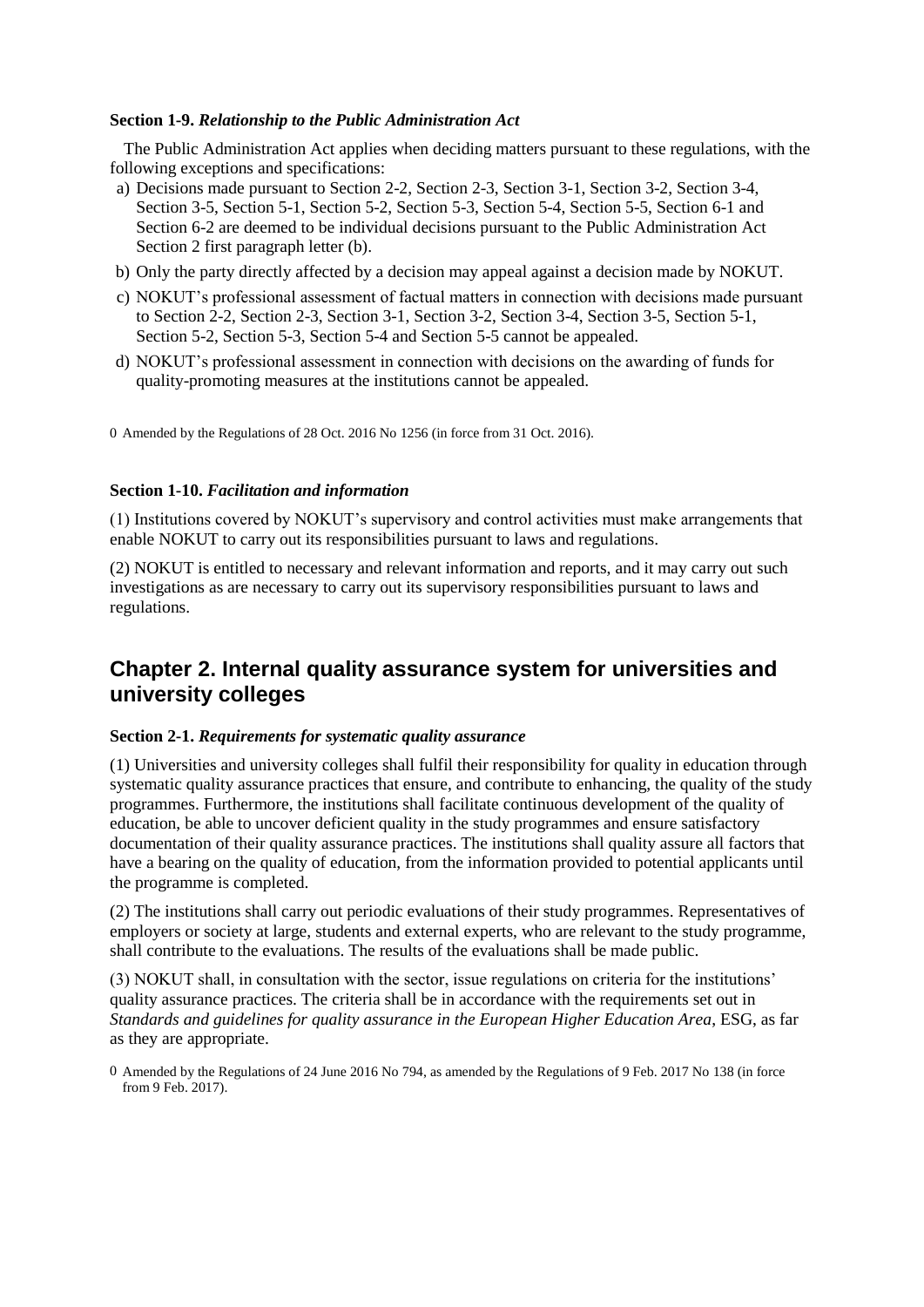## **Section 2-2.** *Periodic supervision of the institutions' quality assurance practices*

(1) NOKUT shall supervise the institutions' systematic work on ensuring and further developing the quality of education. NOKUT shall advise the institutions on how to further develop their quality assurance practices. The supervision shall result in an assessment of whether the quality assurance practices are satisfactory, seen as a whole. If NOKUT finds serious deficiencies in the quality or the quality assurance practices, the institution shall be given a deadline of up to one year to rectify matters.

(2) No more than eight years shall elapse between each supervision at individual institutions. NOKUT decides the content and scope of the supervision, and sets a schedule.

(3) For institutions without institutional accreditation, NOKUT may choose to supervise the institution's quality assurance practices by supervising the accredited study programmes.

(4) NOKUT shall issue regulations on the supervision of the institutions' quality assurance practices. The regulations shall be in accordance with the requirements set out in *Standards and guidelines for quality assurance in the European Higher Education Area*, ESG, as far as they are appropriate.

0 Amended by th[e Regulations of 24 June 2016 No](http://www.lovdata.no/pro#reference/forskrift/2016-06-24-794) [794,](http://www.lovdata.no/pro#reference/forskrift/2016-06-24-794) as amended by the [Regulations of 9 Feb. 2017 No](http://www.lovdata.no/pro#reference/forskrift/2017-02-09-138) [138](http://www.lovdata.no/pro#reference/forskrift/2017-02-09-138) (in force from 9 Feb. 2017).

## <span id="page-4-0"></span>**Section 2-3.** *Revocation of the right to apply for accreditation of study programmes and authority to establish study programmes*

(1) If NOKUT decides that the quality assurance system of an institution that offers accredited study programmes is unsatisfactory, the institution will forfeit its right to apply for accreditation of new study programmes. The institution is entitled to demand that a new evaluation be carried out of the quality assurance system when a year has elapsed since NOKUT made its decision. If NOKUT, following a new evaluation, finds the quality assurance system satisfactory, the institution may again apply for the accreditation of new study programmes.

(2 ) If NOKUT decides that the quality assurance system of an institution accredited as a university college, specialised university institution or university is unsatisfactory, the decision shall be forwarded to the Ministry. The Ministry will then revoke the institution's authorisation to establish new study programmes pursuant to the [Universities and University Colleges Act Section 3-3](http://www.lovdata.no/pro#reference/lov/2005-04-01-15/§3-3) (1) and (2). The institution is entitled to demand that a new evaluation be carried out of the quality assurance system when a year has elapsed since the Ministry revoked the institution's right to establish new study programmes. If NOKUT, following a new evaluation, finds the quality assurance system satisfactory, the Ministry shall grant the institution authorisation to establish new study programmes for which the institution is accredited.

## <span id="page-4-1"></span>**Chapter 3. Accreditation of study programmes and institutions in higher education**

## <span id="page-4-2"></span>**Section 3-1.** *Accreditation of study programmes*

(1) The requirements set out in [Chapter](http://www.lovdata.no/pro#reference/forskrift/2010-02-01-96/kap3) 3 shall be applied when institutions establish study programmes based on authorisations granted pursuant to Section 3-3 of the [Universities and](http://www.lovdata.no/pro#reference/lov/2005-04-01-15/§3-3)  [University Colleges Act.](http://www.lovdata.no/pro#reference/lov/2005-04-01-15/§3-3)

(2) University colleges and specialised university institutions may apply to NOKUT for the accreditation of study programmes that the institution is not authorised to establish itself.

(3) Institutions that are not subject to the Universities and University Colleges Act may apply to NOKUT for accreditation of study programmes.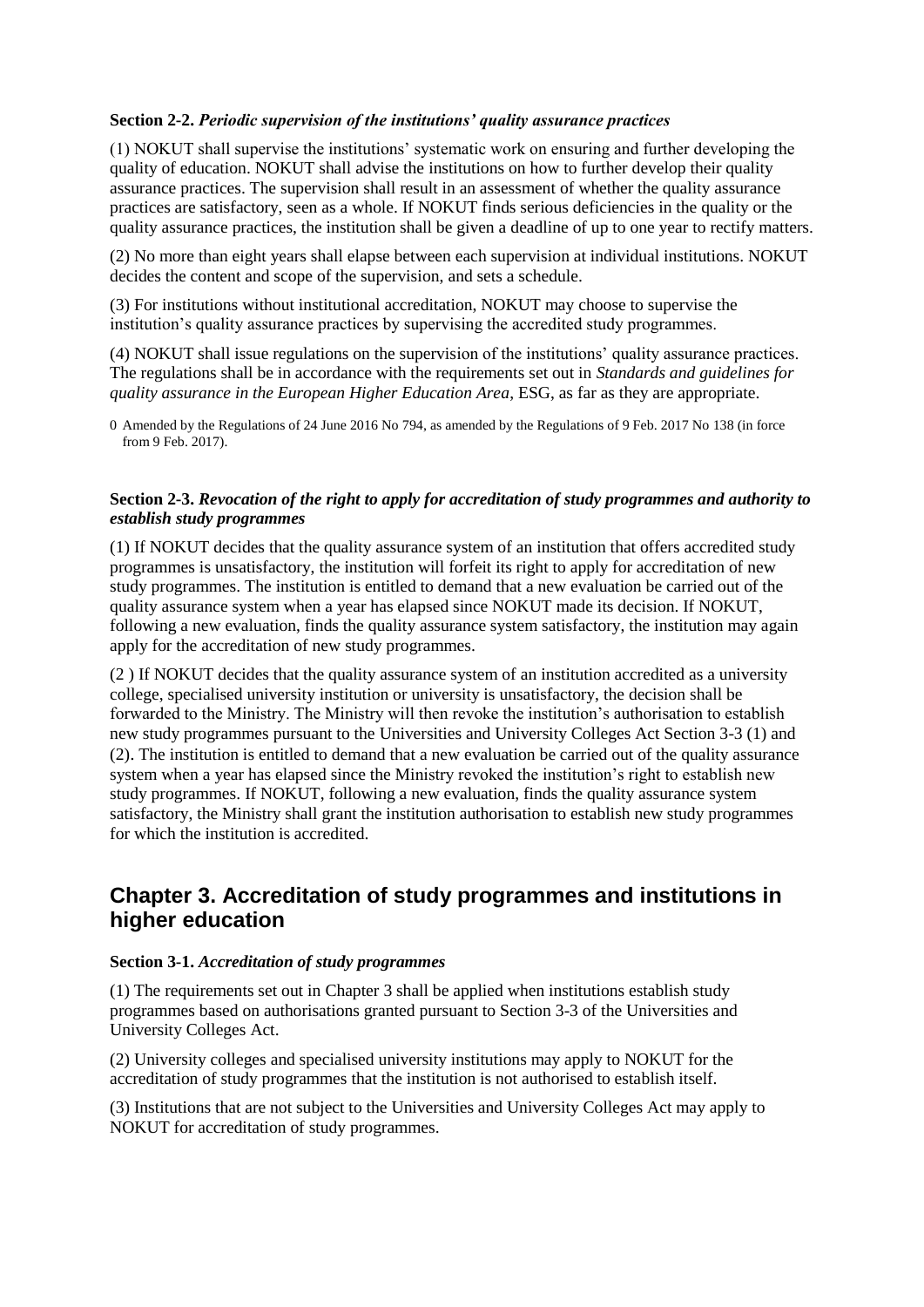(4) It is a condition for accreditation being granted that the requirements of the Universities and University Colleges Act are met. Regulations adopted under the authority of Section 3-2 of the [Universities and University Colleges Act](http://www.lovdata.no/pro#reference/lov/2005-04-01-15/§3-2) shall form the basis for the accreditation.

(5) NOKUT issues regulations on criteria for the accreditation of study programmes. NOKUT may stipulate separate criteria for the revision of study programmes. The criteria shall be in accordance with international standards that Norway is obliged to observe.

(6) For study programmes that an institution is not authorised to establish itself, NOKUT decides which changes must be submitted to NOKUT.

0 Amended by th[e Regulations of 15 March 2011 No](http://www.lovdata.no/pro#reference/forskrift/2011-03-15-289) [289,](http://www.lovdata.no/pro#reference/forskrift/2011-03-15-289) [of 4 Feb. 2015 No](http://www.lovdata.no/pro#reference/forskrift/2015-02-04-83) [83,](http://www.lovdata.no/pro#reference/forskrift/2015-02-04-83) [of 27 Aug. 2015 No](http://www.lovdata.no/pro#reference/forskrift/2015-08-27-994) [994](http://www.lovdata.no/pro#reference/forskrift/2015-08-27-994) (in force from 1 Sept. 2015), [of 24 June 2016 No](http://www.lovdata.no/pro#reference/forskrift/2016-06-24-794) [794,](http://www.lovdata.no/pro#reference/forskrift/2016-06-24-794) as amended by the [Regulations of 9 Feb. 2017 No](http://www.lovdata.no/pro#reference/forskrift/2017-02-09-138) [138](http://www.lovdata.no/pro#reference/forskrift/2017-02-09-138) (in force from 9 Feb. 2017).

### <span id="page-5-0"></span>**Section 3-2.** *Accreditation of master's degree programmes*

(1) Master's degree programmes shall be defined, delimited and have sufficient academic breadth.

(2) Master's degree programmes shall have a broad, stable academic environment comprising a sufficient number of staff with high academic expertise in education, research or artistic research and academic development work within the field of study. The academic environment shall cover the subjects and courses that the study programme comprises. Staff members in the academic environment in question must have relevant expertise.

(3) The academic environment must be able to demonstrate documented results at a high level, and results from collaborations with other academic environments, nationally and internationally. The institution's assessments shall be documented so that NOKUT can use them in its work.

0 Amended by th[e Regulations of 24 June 2016 No](http://www.lovdata.no/pro#reference/forskrift/2016-06-24-794) [794,](http://www.lovdata.no/pro#reference/forskrift/2016-06-24-794) as amended by the [Regulations of 9 Feb. 2017 No](http://www.lovdata.no/pro#reference/forskrift/2017-02-09-138) [138](http://www.lovdata.no/pro#reference/forskrift/2017-02-09-138) (in force from 9 Feb. 2017).

#### <span id="page-5-1"></span>**Section 3-3.** *Accreditation of doctoral degree programmes*

(1) The institution shall offer education and research in the doctoral programme's field of study of a quality and scope that ensure that the programme can be completed at a high academic level. The institution shall offer a wide range of first and second-level degree programmes within the doctoral degree programme's field of study.

(2) The doctoral degree programme's field of study shall constitute a scientific whole, and the individual parts that make up the programme shall be internally coherent.

(3) The doctoral degree programme shall be affiliated to an academic environment with a high level of expertise in education and research. The academic environment shall be able to document research results, including publication, at a high international level, and results from collaborations with other national and international academic environments.

(4) The academic environment shall have depth and breadth in all important parts of the doctoral degree programme, so that the doctoral candidates can participate actively in different academic relations and be introduced to different perspectives.

(5) The doctoral degree programme shall be affiliated to a stable academic environment consisting of a sufficient number of staff with professor and associated professor qualifications within the breadth of the field of study. An overall assessment shall be carried out of whether the academic environment has a sufficient number of employees to cover subjects and courses and the supervision provided in the field of study. The academic environment shall consists of employees with the relevant expertise. The institution's assessments shall be documented so that NOKUT can use them in its work.

(6) The institution shall document that it has the capacity and recruitment potential to admit at least 15 research fellows to the doctoral degree programme during the first five years after its inception. In addition, the institution shall substantiate that it has the capacity to maintain a doctoral degree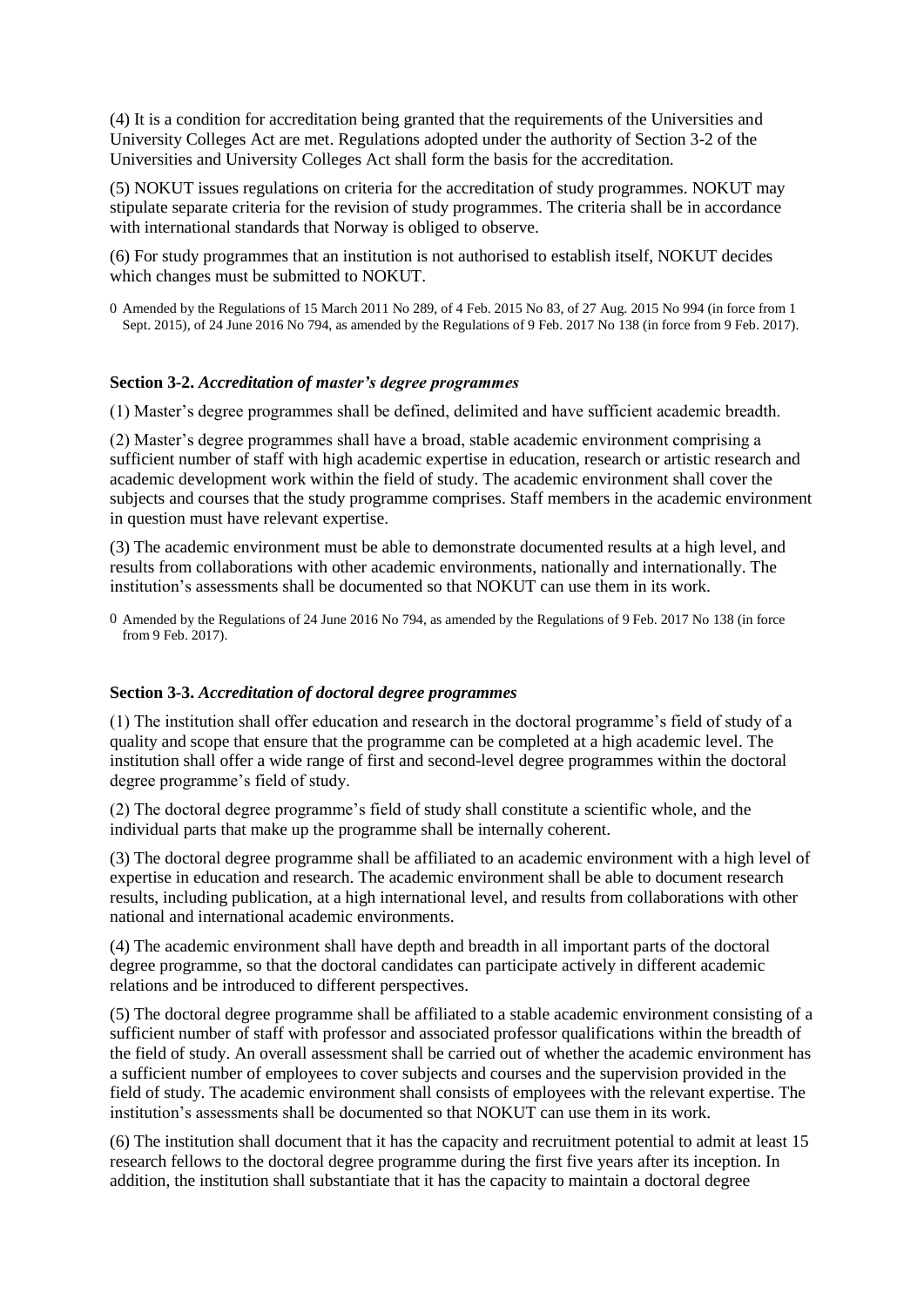environment comprising at least 15 research fellows over time. Persons appointed under the Industrial PhD and Public Sector PhD schemes can count towards the number of research fellows pursuant to this paragraph and [Section 3-8](http://www.lovdata.no/pro#reference/forskrift/2010-02-01-96/§3-8) (5). At least eight of the research fellows must have their main place of work at the institution. The institution may also accept doctoral candidates with other financing.

(7) The Sámi University of Applied Sciences is exempt from the requirement in the sixth paragraph. The Sámi University of Applied Sciences must ensure that doctoral candidates are provided with a high-quality academic environment, among other things through binding cooperation with other institutions.

0 Amended by th[e Regulations of 15 March 2011 No](http://www.lovdata.no/pro#reference/forskrift/2011-03-15-289) [289,](http://www.lovdata.no/pro#reference/forskrift/2011-03-15-289) [of 4 Feb. 2015 No](http://www.lovdata.no/pro#reference/forskrift/2015-02-04-83) [83,](http://www.lovdata.no/pro#reference/forskrift/2015-02-04-83) [of 24 June 2016 No](http://www.lovdata.no/pro#reference/forskrift/2016-06-24-794) [794,](http://www.lovdata.no/pro#reference/forskrift/2016-06-24-794) as amended by th[e Regulations of 9 Feb. 2017 No](http://www.lovdata.no/pro#reference/forskrift/2017-02-09-138) [138](http://www.lovdata.no/pro#reference/forskrift/2017-02-09-138) (in force from 9 Feb. 2017).

#### <span id="page-6-0"></span>**Section 3-4.** *Accreditation of artistic research fellowship programmes*

(1) Institutions may apply to NOKUT for accreditation of artistic research fellowship programmes offered by the individual institutions, as equivalent to doctoral degree programmes.

(2) Accreditation may be granted on the basis of the institution's contribution to the artistic research fellowship programme.

(3) The requirements set out in [Section 3-3](http://www.lovdata.no/pro#reference/forskrift/2010-02-01-96/§3-3) (1) to (6) apply correspondingly.

0 Added by th[e Regulations of 24 June 2016 No](http://www.lovdata.no/pro#reference/forskrift/2016-06-24-794) [794,](http://www.lovdata.no/pro#reference/forskrift/2016-06-24-794) as amended by th[e Regulations of 9 Feb. 2017 No](http://www.lovdata.no/pro#reference/forskrift/2017-02-09-138) [138](http://www.lovdata.no/pro#reference/forskrift/2017-02-09-138) (in force from 9 Feb. 2017).

#### <span id="page-6-1"></span>**Section 3-5.** *Accreditation of institutions*

(1) Institutions that offer accredited study programmes may apply to NOKUT for accreditation as a university college, specialised university institution or university.

(2) The institution's primary activities must be education, research or artistic research, academic development work and dissemination.

(3) The institution's organisation and infrastructure shall be adapted to its activities.

(4) NOKUT shall carry out an overall assessment of the institution's organisation, quality assurance practices and results to verify that the institution qualifies for the authority that follows from institutional accreditation. The institution shall document that the requirements in laws and regulations are met.

(5) NOKUT's accreditation decision pursuant to the first paragraph shall be submitted to the Ministry, which makes the final decision concerning the institutional category, cf. the [Universities and](http://www.lovdata.no/pro#reference/lov/2005-04-01-15/§1-2)  [University Colleges Act Section 1-2](http://www.lovdata.no/pro#reference/lov/2005-04-01-15/§1-2) (2).

(6) NOKUT shall stipulate criteria for the accreditation of institutions. NOKUT may stipulate separate criteria for the revision of institutions.

0 Added by th[e Regulations of 24 June 2016 No](http://www.lovdata.no/pro#reference/forskrift/2016-06-24-794) [794,](http://www.lovdata.no/pro#reference/forskrift/2016-06-24-794) as amended by th[e Regulations of 9 Feb. 2017 No](http://www.lovdata.no/pro#reference/forskrift/2017-02-09-138) [138](http://www.lovdata.no/pro#reference/forskrift/2017-02-09-138) (in force from 9 Feb. 2017).

### <span id="page-6-2"></span>**Section 3-6.** *Accreditation as a university college*

(1) The institution shall have education, stable research activity or artistic research and academic development work of high quality.

(2) The institution shall have employees in teaching and research positions in important subject areas included in its study programmes.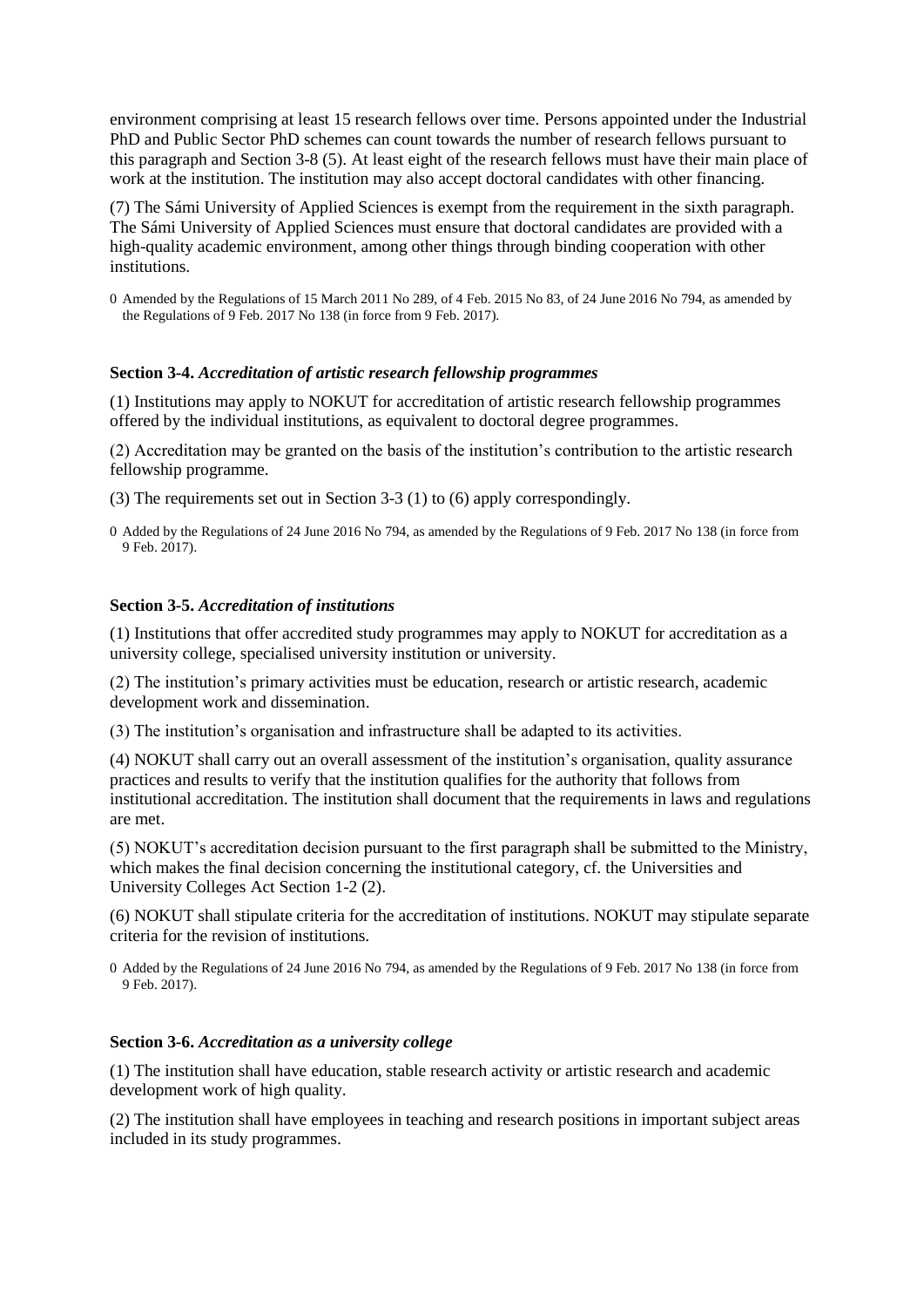(3) The institution shall have accreditation for at least one study programme that confers the right to, alone, award a first-level degree, and shall have graduated first-degree candidates for at least three years.

(4) The institution shall be affiliated to national and international networks in higher education and research or artistic research and academic development work.

0 Amended by th[e Regulations of 24 June 2016 No](http://www.lovdata.no/pro#reference/forskrift/2016-06-24-794) [794,](http://www.lovdata.no/pro#reference/forskrift/2016-06-24-794) as amended by the [Regulations of 9 Feb. 2017 No](http://www.lovdata.no/pro#reference/forskrift/2017-02-09-138) [138](http://www.lovdata.no/pro#reference/forskrift/2017-02-09-138) (in force from 9 Feb. 2017).

## <span id="page-7-0"></span>**Section 3-7.** *Accreditation as a specialised university institution*

(1) The institution shall have a clear academic profile and provide stable education, research or artistic research and academic development work of high international quality.

(2) The institution shall have a sufficient number of employees with a high level of expertise in education, research or artistic research in the subject area that the institutional accreditation concerns.

(3) The institution shall have the right to award doctorates or have accreditation for an equivalent artistic research fellowship programme, cf. [Section 3-4.](http://www.lovdata.no/pro#reference/forskrift/2010-02-01-96/§3-4) A specialised university institution can offer several doctoral degree programmes if they are complementary.

(4) A significant part of the institution's study programmes, research or artistic research and academic development work shall be in the same discipline as the doctoral degree programme.

(5) The institution shall document that at least five doctoral candidates on average have graduated from the doctoral degree programme or an equivalent research fellowship programme per year over a three-year period. The doctoral degree programme shall have admitted at least 15 candidates on average over a five-year period.

(6) The institution shall, alone, have accreditation for at least one study programme at second-degree level in the same discipline as the doctoral degree programme or an equivalent fellowship programme. The institution shall have graduated candidates at first and second-degree level from all study programmes that cover the disciplines in the doctoral degree's academic profile.

(7) The institution shall participate actively in national and international networks in higher education, research or artistic research and academic development work. The institution shall participate actively in the national collaboration on researcher training or an equivalent artistic research fellowship programme, cf. [Section 3-4.](http://www.lovdata.no/pro#reference/forskrift/2010-02-01-96/§3-4)

0 Added by the Regulations of [24 June 2016 No](http://www.lovdata.no/pro#reference/forskrift/2016-06-24-794) [794,](http://www.lovdata.no/pro#reference/forskrift/2016-06-24-794) as amended by th[e Regulations of 9 Feb. 2017 No](http://www.lovdata.no/pro#reference/forskrift/2017-02-09-138) [138](http://www.lovdata.no/pro#reference/forskrift/2017-02-09-138) (in force from 9 Feb. 2017).

#### <span id="page-7-1"></span>**Section 3-8.** *Accreditation as a university*

(1) The institution shall have a sufficient number of employees with a high level of expertise in education, research or artistic research, academic development work and dissemination within the institution's academic fields.

(2) The institution shall provide stable education, research or artistic research and academic development work of high international quality.

(3) The institution shall, alone, have the right to award doctoral degrees in at least four disciplines. The four doctoral degree programmes shall be representative of the institution's academic profile. Two of them shall be important to the value creation of regional enterprises, while also having national importance. Accredited participation in the artistic research fellowship programme, cf. Section 3-4, can count as one doctoral degree.

(4) The doctoral degree disciplines shall cover significant parts of the institution's academic fields.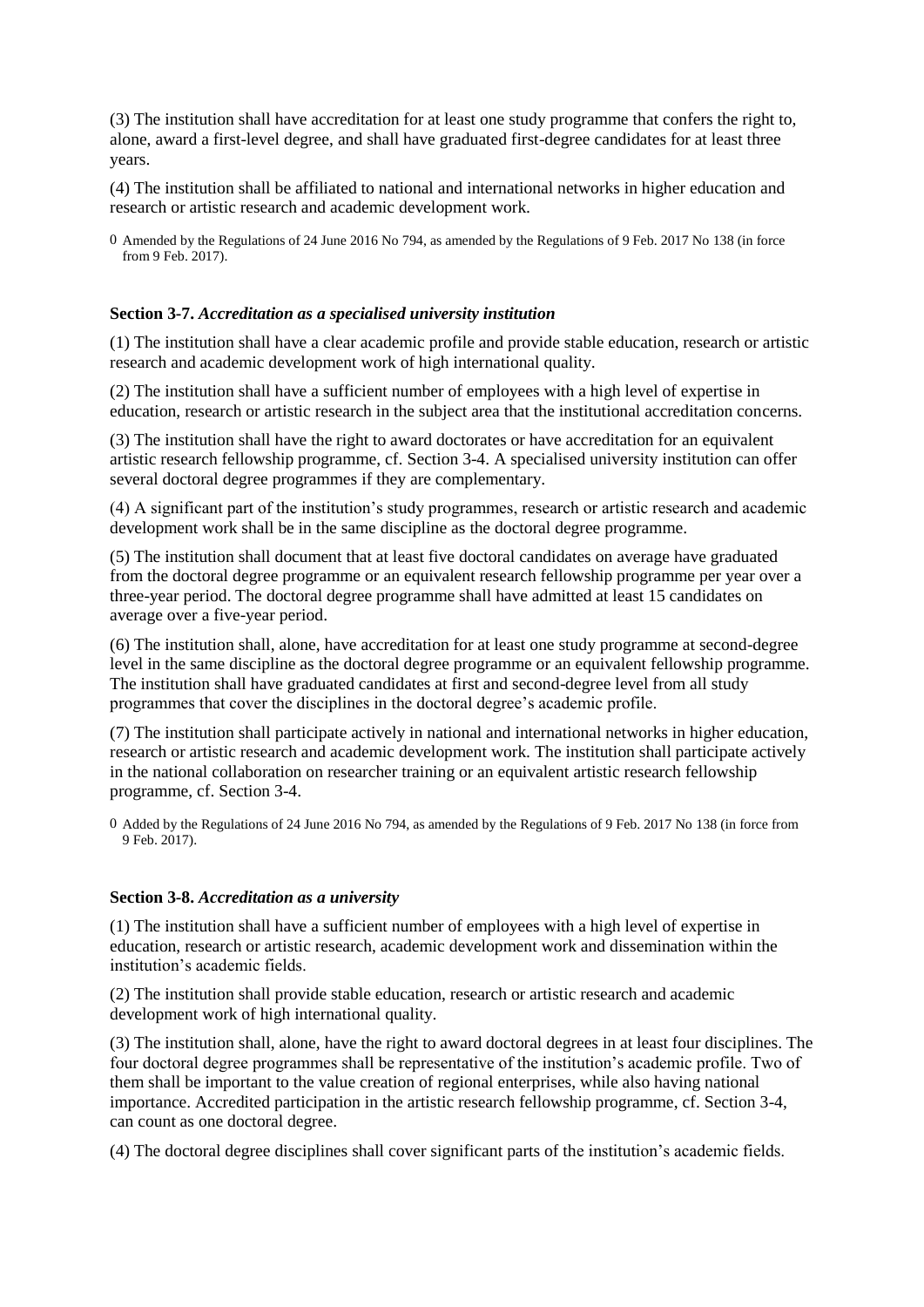(5) The institution shall have a stable researcher training programme and be able to document that it has graduated at least five doctoral candidates on average from at least two of its doctoral degree programmes or an equivalent research fellowship programme per year over a three-year period. Each doctoral degree programme shall have accepted at least 15 candidates on average over a five-year period.

(6) The institution shall, alone, have accreditation for at least five study programmes at second-degree level. The institution shall have graduated candidates at first and second-degree level from study programmes that cover the disciplines in the doctoral degrees' academic profile.

(7) The institution shall participate actively in national and international networks in higher education, research or artistic research and academic development work. The institution shall participate actively in national researcher training collaborations and, if relevant, equivalent collaboration on the artistic research fellowship programme, cf. [Section 3-4.](http://www.lovdata.no/pro#reference/forskrift/2010-02-01-96/§3-4)

0 Added by th[e Regulations of 24 June 2016 No](http://www.lovdata.no/pro#reference/forskrift/2016-06-24-794) [794,](http://www.lovdata.no/pro#reference/forskrift/2016-06-24-794) as amended by th[e Regulations of 9 Feb. 2017 No](http://www.lovdata.no/pro#reference/forskrift/2017-02-09-138) [138](http://www.lovdata.no/pro#reference/forskrift/2017-02-09-138) (in force from 9 Feb. 2017).

#### <span id="page-8-0"></span>**Section 3-9.** *Revision of accredited study programmes*

(1) NOKUT may freely initiate a revision of an accredited institution. The revision shall be based on an evaluation undertaken by experts, cf. [Section 1-7](http://www.lovdata.no/pro#reference/forskrift/2010-02-01-96/§1-7) (1).

(2) If NOKUT finds that a study programme is not in accordance with the requirements, the institution shall be given a reasonable deadline of up to two years to implement measures.

(3) If NOKUT subsequently finds that the conditions for accreditation are not met and decides to revoke the accreditation of a study programme, the institution shall immediately withdraw the study programme. In the case of doctoral degree programmes or artistic research fellowship programmes, NOKUT may revoke the accreditation for parts of the study programme. The institution shall implement measures, approved by NOKUT, that enable the students to complete the programme.

0 Amended by th[e Regulations of 24 June 2016 No](http://www.lovdata.no/pro#reference/forskrift/2016-06-24-794) [794,](http://www.lovdata.no/pro#reference/forskrift/2016-06-24-794) as amended by the [Regulations of 9 Feb. 2017 No](http://www.lovdata.no/pro#reference/forskrift/2017-02-09-138) [138](http://www.lovdata.no/pro#reference/forskrift/2017-02-09-138) (in force from 9 Feb. 2017, formerly Section 3-4).

### <span id="page-8-1"></span>**Section 3-10.** *Revision of accredited institutions*

(1) NOKUT may freely initiate a revision of an accredited institution. The revision shall be based on an evaluation undertaken by experts, cf. [Section 1-7](http://www.lovdata.no/pro#reference/forskrift/2010-02-01-96/§1-7) (1).

(2) If NOKUT finds that an institution no longer meets the requirements for accreditation, cf. [Section](http://www.lovdata.no/pro#reference/forskrift/2010-02-01-96/§3-5)  [3-5](http://www.lovdata.no/pro#reference/forskrift/2010-02-01-96/§3-5) to [Section 3-8,](http://www.lovdata.no/pro#reference/forskrift/2010-02-01-96/§3-8) the institution shall be given a reasonable deadline of up to two years to rectify deficiencies. If the conditions for accreditation are not met after the expiry of the deadline, NOKUT shall revoke the accreditation.

(3) NOKUT's decision to revoke an institution's accreditation shall be submitted to the Ministry, which makes the final decision in the case, cf. the [Universities and University Colleges](http://www.lovdata.no/pro#reference/lov/2005-04-01-15/§3-3) Act Section 3- [3](http://www.lovdata.no/pro#reference/lov/2005-04-01-15/§3-3) an[d Section 1-2](http://www.lovdata.no/pro#reference/lov/2005-04-01-15/§1-2) (1) and (2).

### <span id="page-8-2"></span>**Section 3-11.** *Application for accreditation*

(1) NOKUT shall prepare guidelines for the form and content and the processing of applications for accreditation of study programmes and institutions pursuant to [Chapter](http://www.lovdata.no/pro#reference/forskrift/2010-02-01-96/kap3) 3. To make the application procedure more efficient, NOKUT may stipulate application deadlines.

<sup>0</sup> Amended by th[e Regulations of 24 June 2016 No](http://www.lovdata.no/pro#reference/forskrift/2016-06-24-794) [794,](http://www.lovdata.no/pro#reference/forskrift/2016-06-24-794) as amended by the [Regulations of 9 Feb. 2017 No](http://www.lovdata.no/pro#reference/forskrift/2017-02-09-138) [138](http://www.lovdata.no/pro#reference/forskrift/2017-02-09-138) (in force from 9 Feb. 2017, formerly Section 3-5).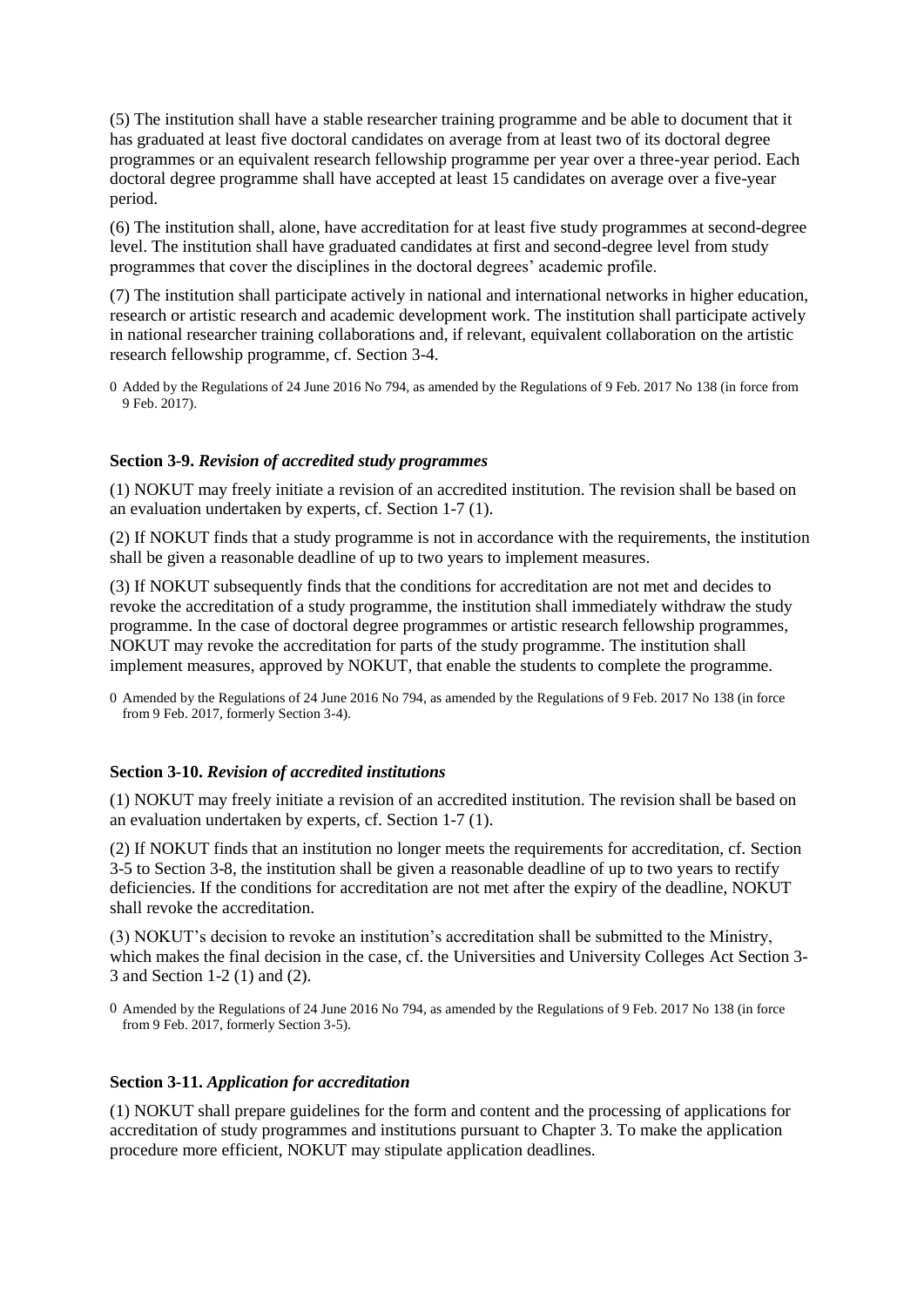(2) NOKUT may in special cases decide that applications for accreditation may not be submitted before a period of up to two years has elapsed.

0 Amended by the [Regulations of 24 June 2016 No](http://www.lovdata.no/pro#reference/forskrift/2016-06-24-794) [794,](http://www.lovdata.no/pro#reference/forskrift/2016-06-24-794) as amended by the [Regulations of 9 Feb. 2017 No](http://www.lovdata.no/pro#reference/forskrift/2017-02-09-138) [138](http://www.lovdata.no/pro#reference/forskrift/2017-02-09-138) (in force from 9 Feb. 2017, formerly Section 3-6).

## <span id="page-9-0"></span>**Chapter 4. Joint degrees**

## <span id="page-9-1"></span>**Section 4-1.** *The institutions' right to award degrees and vocational qualifications in collaboration with other institutions*

(1) Universities and university colleges may award degrees and vocational qualifications in collaboration with other Norwegian or foreign institutions (joint degrees).

(2) The accreditation provisions in [Section 3-1](http://www.lovdata.no/pro#reference/forskrift/2010-02-01-96/§3-1) of these Regulations apply, insofar as they are appropriate, to study programmes that will form part of the basis for a joint degree and that the institution itself does not have the authority to establish. In such cases, NOKUT may also accredit parts of a study programme. It is a condition for collaborations on joint degrees between Norwegian institutions that the institutions together meet the standards and criteria for accreditation of study programmes stipulated by NOKUT.

0 Amended by th[e Regulations of 15 March 2011 No](http://www.lovdata.no/pro#reference/forskrift/2011-03-15-289) [289.](http://www.lovdata.no/pro#reference/forskrift/2011-03-15-289)

## <span id="page-9-2"></span>**Section 4-2.** *Requirements for joint degrees – the institutions' responsibilities*

(1) Universities and university colleges that award joint degrees shall enter into agreements with collaborating institutions that regulate the division of responsibility between the parties, including the awarding of degrees and the form and content of diplomas.

(2) The institution shall ensure that the collaborating institutions are accredited or officially authorised to provide higher education in accordance with the systems that apply in the country in question, and that the study programmes in question are accredited as higher education at the level of the joint degree.

(3) Students admitted to study programmes that will form part of the basis for a joint degree between the institutions shall be ensured a period of study of a certain scope at the collaborating institutions.

(4) If the collaboration on a joint degree is terminated, the institution shall enter into an agreement with another institution that can take responsibility for the students completing the study programme and taking the exam, or implement other measures that enable the students to complete the programme. Such measures shall be approved by NOKUT in cases where NOKUT has accredited the relevant study programmes at the institution, cf. [Section 4-1](http://www.lovdata.no/pro#reference/forskrift/2010-02-01-96/§4-1) (2).

(5) Universities and university colleges shall notify NOKUT of which joint degrees the institution awards.

## <span id="page-9-3"></span>**Section 4-3.** *Supplementary provisions*

NOKUT may issue regulations containing supplementary provisions relating to joint degrees.

[…]

## <span id="page-9-4"></span>**Chapter 7. Appeals**

<span id="page-9-5"></span>**Section 7-1.** *Appeals board*